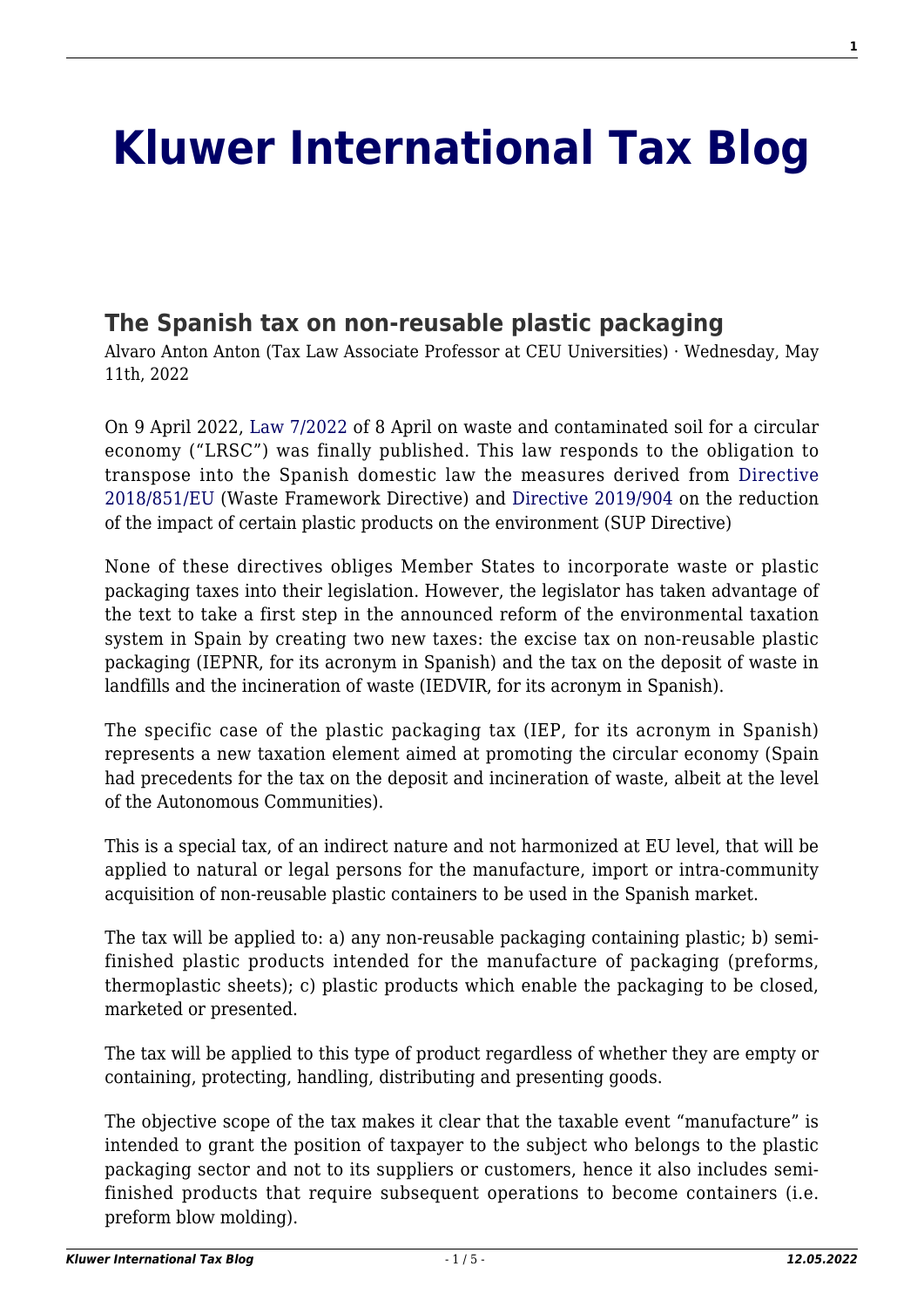In addition, the new tax falls into a broad definition of the concept of "packaging", so that not only packaging used for sale or primary packaging is taxed, but also collective or secondary packaging and transport or tertiary packaging. In turn, products composed of more than one material shall be taxed only for the quantity of plastic they contain.

The tax base of this tax will consist of the quantity of non-recycled plastic, expressed in kilograms, contained in the products that are part of the target scope of the tax and the applicable tax rate will be 0.45 euros per kilogram, which must be reflected separately in the invoice.

Therefore, and in line with the environmental purpose pursued by the tax, the percentage of recycled plastic included in the product formulation is excluded from the tax base, including both the derivative of a mechanical and chemical recycling process (a product with 50% recycling will only have to face a tax burden of 0.225  $\epsilon$ /kg). In this line, the new tax exempts from taxation products with 100% recycled plastic in their formulation. The Law establishes that the amount of recycled plastic contained in the products subject to the tax must be certified by an accredited entity to issue certification under the [UNE-EN 15343:2008](https://www.une.org/encuentra-tu-norma/busca-tu-norma/norma?c=N0040956) standard or any standard replacing it. In the case of chemically recycled plastic, this amount shall be credited by means of the certificate issued by the corresponding entity accredited or authorised for this purpose.

However, it also includes some exemptions that deviate from their environmental purpose for social, economic and technical reasons: a) products that are intended to serve as containment, protection, handling, distribution and presentation of medicines, medical devices, foods for special medical purposes or infant formula for hospital use; b) plastic rolls for agricultural and livestock silage; c) products that are intended for export are exempted from the tax.

In general, if we take into account the definition of environmental tax provided, among other documents, in [Regulation \(EU\) 691/2011 of the European Parliament and of the](https://eur-lex.europa.eu/legal-content/EN/ALL/?uri=celex%3A32011R0691) [Council of 6 July 2011](https://eur-lex.europa.eu/legal-content/EN/ALL/?uri=celex%3A32011R0691) on European environmental economic accounts: "a tax whose tax base is a physical unit (or a proxy of a physical unit) of something that has a proven, specific negative impact on the environment"; it seems we can affirm that the excise duty on non-reusable plastic packaging falls within the category of environmental taxes, due to the environmental prejudice caused by the extraction, handling and disposal processes involving the use of virgin plastic. However, according to [PUIG VENTOSA](https://www.retema.es/articulo/la-fiscalidad-en-el-proyecto-de-ley-de-residuos-y-suelos-contaminados-PQrop), economic theory suggests that the tax rate should discriminate according to the environmental impact and this is something the approved tax fails to comply with. It is evident that different types of plastic have different consequences (for example, compostable plastics and in EPS –expanded polystyrene–), as they also have a different environmental effect or a different degree of recyclability depending on the use of different additives or dyes.

#### **The Spanish tax vs. the EU's own resource based on non-recycled plastic.**

The Own Resources [Decision 2020/2053](https://eur-lex.europa.eu/legal-content/EN/TXT/?uri=celex%3A32020D2053) introduces, at EU level, from 1 January 2021, a new category of own financial resources in the context of the European Green Deal.

**2**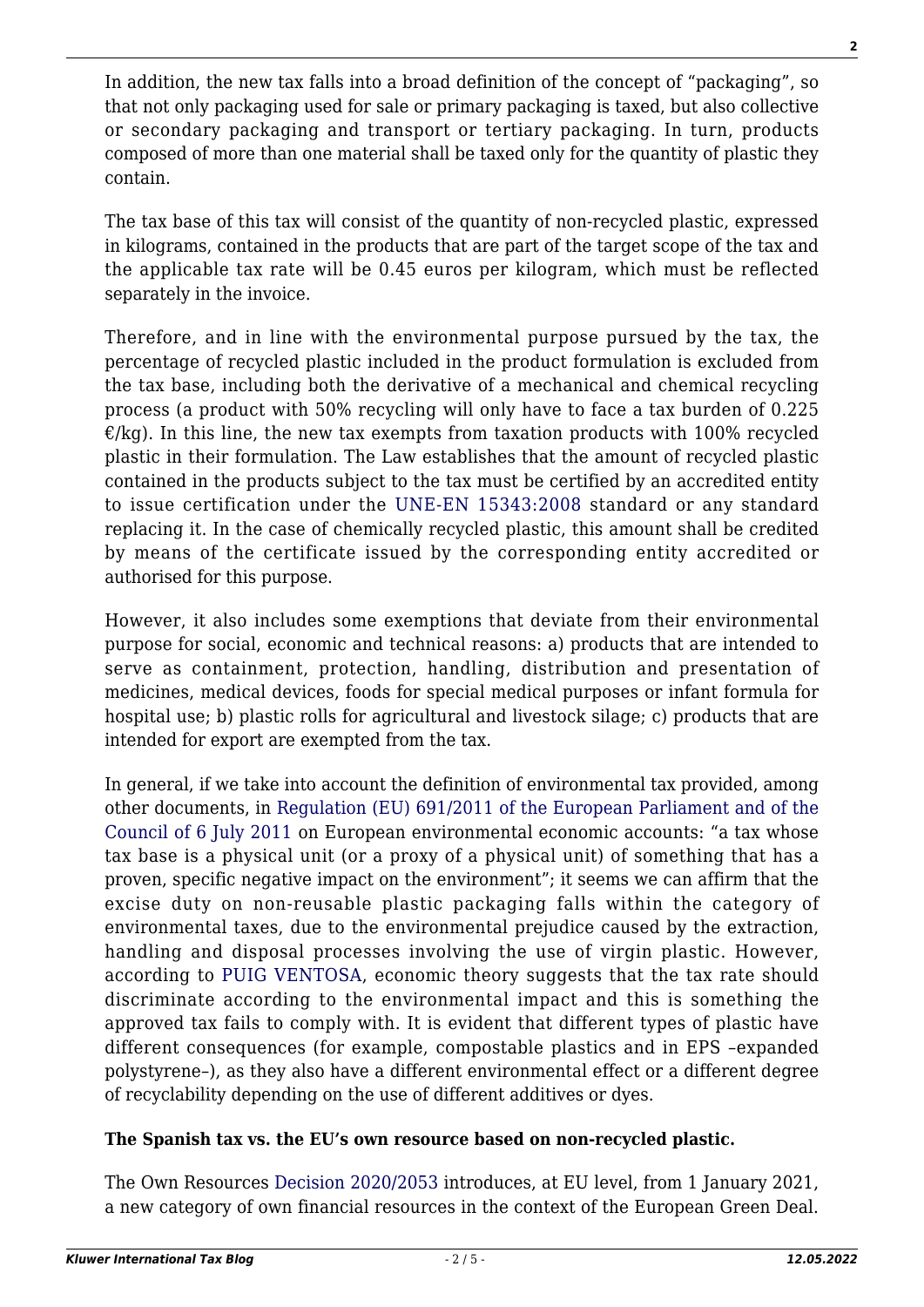This is a national contribution to the EU budget based on the amount of non-recycled plastic packaging waste and calculated based on the weight of plastic packaging waste that is not recycled (total non-recycled plastic packaging waste minus recycled plastic packaging), with a uniform rate of call of EUR 0.80 per kilogram.

Contributions shall be calculated on the basis of Eurostat data. Member States are already obliged to collect and report data on the generation and recycling of plastic packaging waste in accordance with [Directive 94/62/EC](https://eur-lex.europa.eu/legal-content/EN/TXT/?uri=celex%3A32019D0665) on packaging and packaging waste and its Implementing Decision (Decision 2019/665).

The EU expects this new own resource to result in an annual revenue of  $\epsilon$ 7 billion. According to the studies conducted, Spain's contribution would be between 400 and 650 million euros, to which the reduction of 142 million euros per year provided for in Article 2.2 of [Decision 2020/2053](https://eur-lex.europa.eu/legal-content/EN/TXT/?uri=celex%3A32020D2053) should be deducted for presenting a gross national income lower than the European average.

As [VILLAR EZCURRA and BISOGNO](http://kluwertaxblog.com/2022/01/31/the-new-eu-plastic-contribution-lights-and-shadows-under-scrutiny/) have pointed out, the European contribution is an instrument characterized by both its financial and regulatory nature. The EU contribution presents a clear environmental objective within the framework of the European Green Deal and seeks to promote recycling and boost the circular economy. However, European legislation does not require that the resulting amount borne by the Member States is subsequently passed on to the polluting sectors. In fact, it is a figure that focuses solely on the relationship between the EU and Member States. However, Member States such as Spain or Italy have decided to recover via taxes on non-recycled plastic packaging part or all of the contribution they will have to pay to the EU.

Consequently, the European contribution, unlike the tax described, has no tax nature and, therefore, does not transpose it (see [VILLAR EZCURRA and BISOGNO\)](http://kluwertaxblog.com/2022/01/31/the-new-eu-plastic-contribution-lights-and-shadows-under-scrutiny/). Moreover, and as [PUIG VENTOSA](https://www.retema.es/articulo/la-fiscalidad-en-el-proyecto-de-ley-de-residuos-y-suelos-contaminados-PQrop) points out, the EU contribution and the fiscal measure introduced by Spain generate different, but complementary, incentives. Thus, while the European contribution –which taxes non-recycled plastic packaging waste (regardless of its composition)– generates an incentive for Member States to increase the recycling of plastic packaging; the state tax –which would tax the non-recycled plastic content of packaging (regardless of whether it is recycled or not)– will seek to encourage the use of recycled material in packaging by manufacturers and importers. However, [PUIG VENTOSA](https://www.retema.es/articulo/la-fiscalidad-en-el-proyecto-de-ley-de-residuos-y-suelos-contaminados-PQrop) shows that both instruments could have a complementary nature and would indirectly stimulate the selective collection of waste. In the case of the EU contribution, and in order to reduce the payment of the national contribution, the Member State could introduce measures to encourage selective collection and facilitate recycling. The tax, on the one hand, will increase the demand for selective collection of quality waste due to the incentive that taxpayers have, in the form of tax savings, for increasing the recycled plastic content.

On the other hand, and with regard to the possibility opened by the SUP Directive of using "economic instruments" in an attempt to ensure that certain plastic products are not offered to the consumer free of charge at the point of sale and to achieve an ambitious and sustained reduction in their consumption, it should be noted that the tax introduced by Spain goes beyond the possibility that the Directive enabled by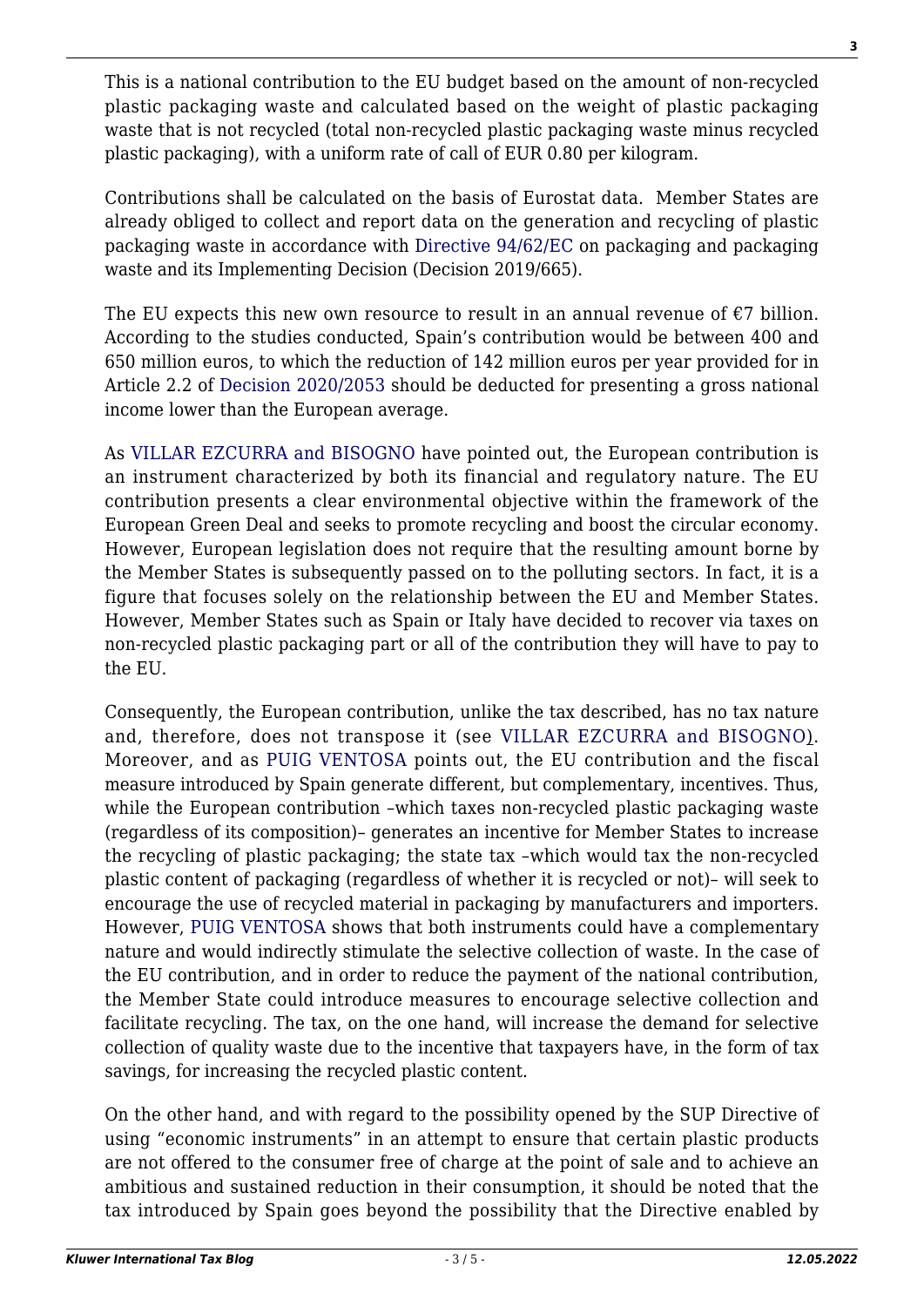including in its scope of application not only the use in sectors such as food but in all single-use plastic packaging.

#### **The tax in the context of the green tax reform promoted by Spain**

As we have stated, the tax adopted by Spain is not a harmonised tax that has to be transposed into national law. It is, however, a measure that should be understood in the context of EU policy and the promotion of the circular economy, as well as part of the steps taken by Spain to give greater weight to environmental taxation in the framework of the tax reform recently presented in the [WHITE PAPER ON TAX](https://www.ief.es/docs/investigacion/comiteexpertos/LibroBlancoReformaTributaria_2022.pdf) [REFORM.](https://www.ief.es/docs/investigacion/comiteexpertos/LibroBlancoReformaTributaria_2022.pdf) Specifically, within the proposals and recommendations, there is a strong commitment to the use of taxes in order to contribute to the objectives of the circular economy, an area in which Spain was far from fulfilling the EU's commitments (for example, the recycling level is far from European figures according to Eurostat).

In particular, the aforementioned White Paper defends the need for coordination and complementarity of fiscal instruments with the environmental regulatory context in order to ensure the correct level of action and vertical and horizontal coherence to achieve the effectiveness of reform measures. Similarly, it is stated that the environmental tax reform can contribute to avoid non-compliance by Spain with the European Directives related to the environment.

For this reason, although the environmental tax adopted has as its fundamental reason the incorporation of the environmental costs associated with certain harmful activities such as waste, special attention has also been paid to the regulatory context of the fiscal instrument to guarantee its suitability, proportionality, effectiveness and usefulness in practice, as well as its role in facilitating compliance with Spain's environmental commitments.

However, the [WHITE PAPER](https://www.ief.es/docs/investigacion/comiteexpertos/LibroBlancoReformaTributaria_2022.pdf) also argues that the desirability of adopting environmental fiscal measures such as the one described should not be confused with a prescription for immediate application, without considering the situation and socioeconomic impacts. The Committee advocates, in general, a gradual action, which allows to minimize the impacts of the proposals and guarantee the fulfilment of the environmental commitments in the medium term (usually, their time horizon of definition). Taking into account the current socio-economic context, these factors could be used to explain why, despite its approval, the entry into force of the tax on non-reusable plastic packaging has been delayed until 1 January 2023. The reality, however, is that this delay reflects, fundamentally, the long and complex parliamentary procedure, as well as the difficulties that this proposal has had to face in order to adopt it.

*To make sure you do not miss out on regular updates from the Kluwer International Tax Blog, please subscribe [here.](http://kluwertaxblog.com/newsletter/)*